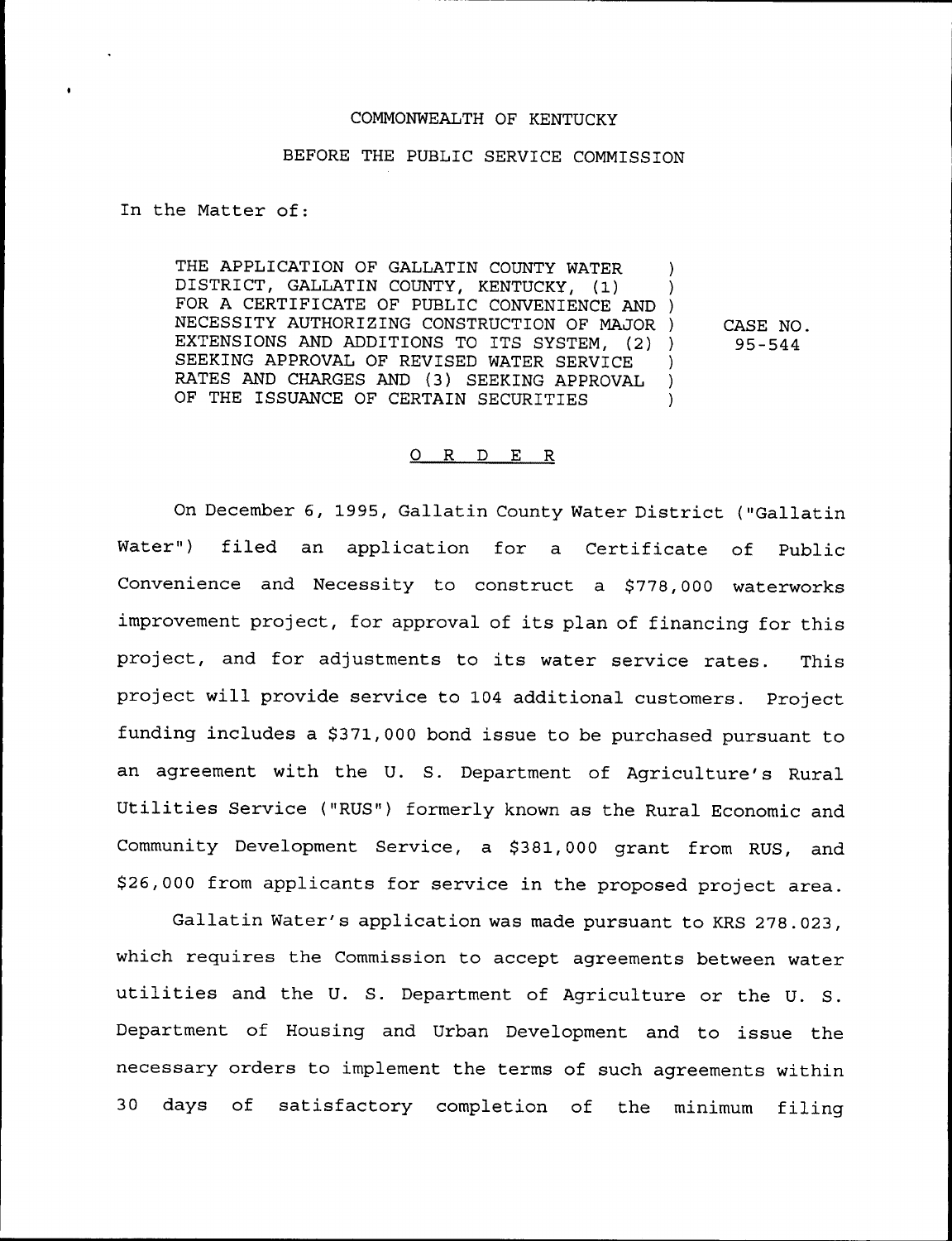requirements. Given that minimum filing requirements were met in this case on December 6, 1995, KRS 278.023 does not grant the Commission any discretionary authority to modify or reject any portion of this agreement.

IT IS THEREFORE ORDERED that:

1. Gallatin Water is hereby granted <sup>a</sup> Certificate of Public Convenience and Necessity for the proposed construction project.

2. Gallatin Water's proposed plan of financing with RUS is accepted.

3. Gallatin Water is authorized to issue bonds not to exceed \$ 371,000 to be held or insured by RUS.

4. Gallatin Water shall file a copy of the "as-built" drawings and a certified statement that the construction has been satisfactorily completed in accordance with the contract plans and specifications within 60 days of the substantial completion of the construction certificated herein.

5. The rates set out in Appendix A, which is attached hereto and incorporated herein, are the rates approved for service rendered on and after the date of this Order.

6. Gallatin Water shall submit its revised tariff setting out the rates in Appendix <sup>A</sup> within 30 days of the date of this Order.

7. Gallatin Water shall monitor the adequacies of the expanded water distribution system after construction. If the level of service is inadequate or declining or the pressure to any customer falls outside the requirements of <sup>807</sup> KAR 5:066, Section

 $-2-$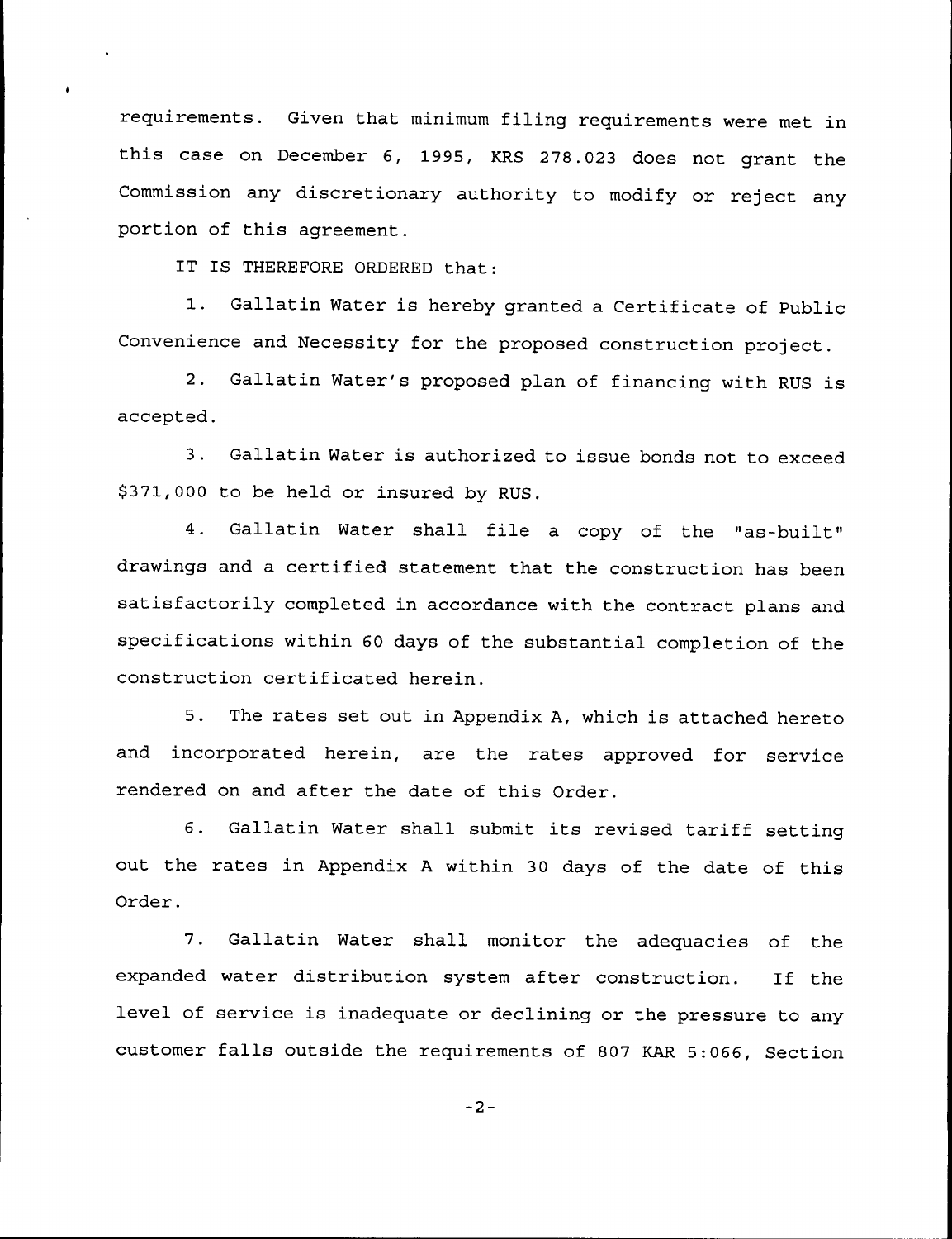5(1), Gallatin Water shall take immediate action to bring the system into compliance with Commission regulations.

Nothing contained herein shall be deemed a warranty of the Commonwealth of Kentucky, or any agency thereof, of the financing herein accepted.

Done at Frankfort, Kentucky, this 4th day of January, 1996.

PUBLIC SERVICE COMMISSION

 $Chair$ sr~

Vice Chairman

Commissione Vice Chairman<br>Palent M. Davis

ATTEST:

Executive Director